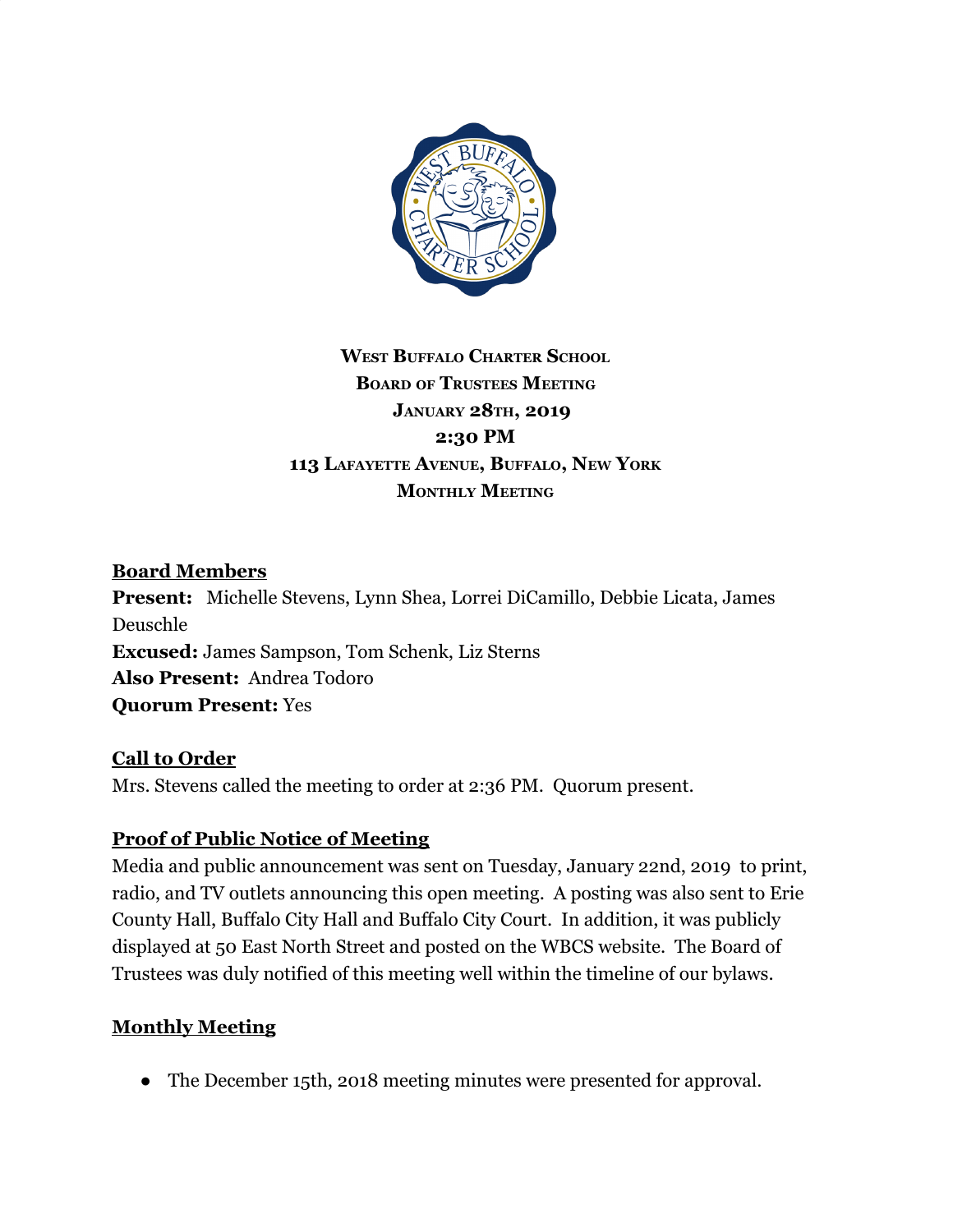# **Upon motion duly made by Ms. Licata and seconded by Mrs. Shea, the December 15th, 2018 minutes were approved as presented. All in favor. Non-opposed.**

## **Financial Report**

Mrs. Todoro presented the financial reports for the period ending December 31st, 2018 in Mrs. Sterns' sted (a copy is attached hereto and made a part hereof).

● Mr. Deuschle reviewed various aspects of the current financial report.

# **Upon motion duly made by Mr. Deuschle and seconded by Mrs. Licata, the December 31st, 2019 financials were approved as presented. All in favor. Non-opposed.**

### **School Leader Report**

Mrs. Todoro presented the School Leader report (a copy is attached hereto and made a part hereof).

- Discussion regarding the overall "health" of the WBCS students and staff.
- Discussion regarding the closing of a local charter school. An influx of applications from those families will be expected.
- Mrs. Todoro provided details regarding the timeline for the next charter renewal.
- Mrs. Stevens suggested that when completed, all Benchmarks be provided to all board members at the same time for review.
- WBCS framework and video to be featured on the SED website as an example of best practices.
- Discussion regarding electives for Middle School grades.
- Discussion regarding the school calendar.
- Short survey to be distributed to families.
- Mrs. Todoro reported on the EL planning session that took place on January 24th.
- Mrs. Stevens would like to review the Charter Board Partners information at the February meeting.